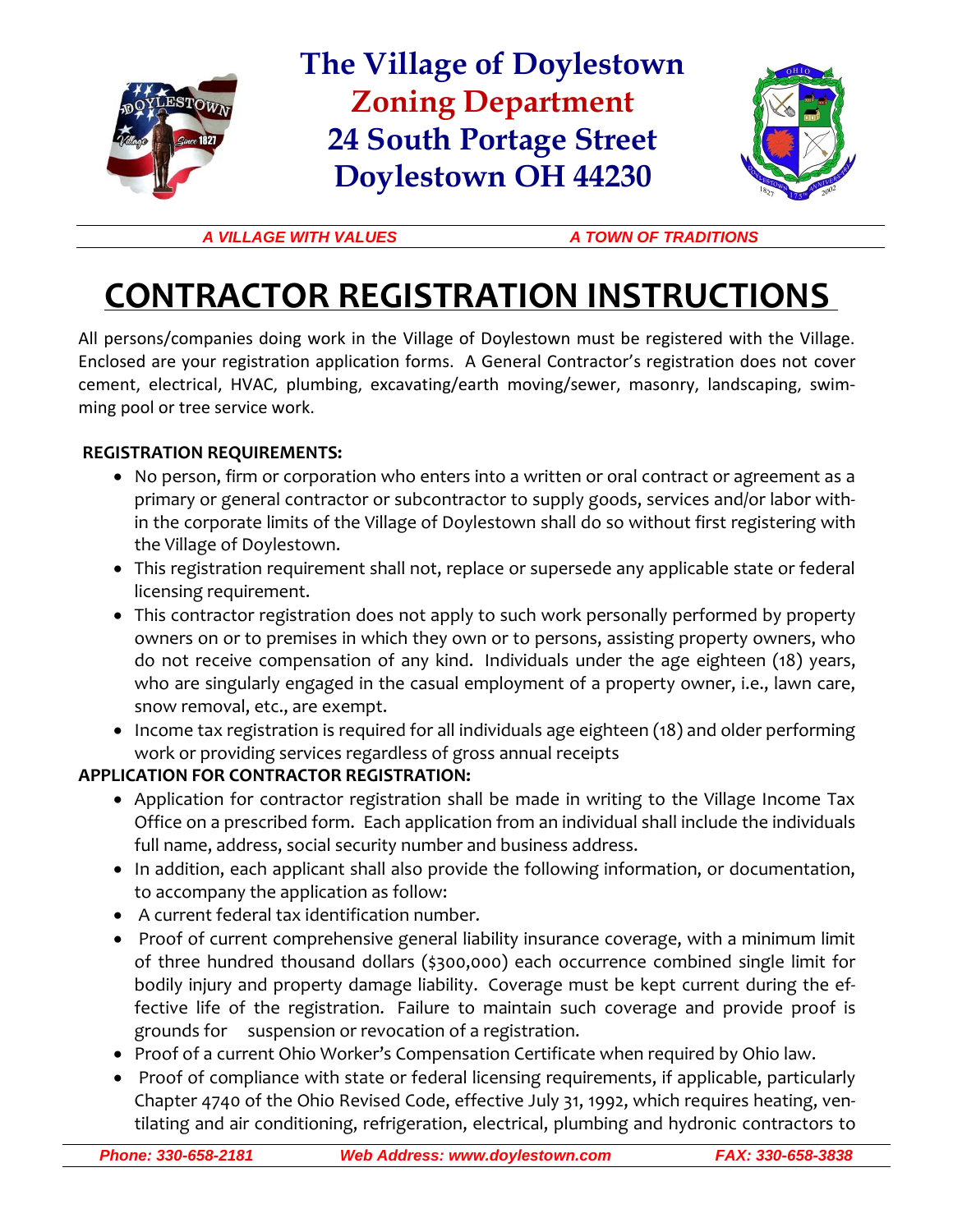be certified by the State of Ohio. Proof of Plumbing License issued by the Wayne County Health Department.

• Any such other information and documentation as the Village may from time to time, require or request.

#### **REGISTRATION FEE:**

Before a contractor's registration is granted to any applicant and before any expiring registration is renewed, the applicant shall pay to the Village of Doylestown, a fee of one hundred dollars (\$100.00) for the annual registration and one hundred dollars (\$100.00) to renew an expiring registration. The annual contractor registration and/or renewal shall be for the calendar year. The registration fee or renewal shall be paid to the Zoning Office after obtaining a registration number from the Village Income Tax Office.

#### **ISSUANCE OF REGISTRATION; EFFECTIVE DATE:**

- A contractor's registration may be issued to any person who has complied with this Chapter and who otherwise has complied with any applicable State of Ohio and Health Department licensing requirements. However, a registration need not be issued if it is established to the satisfaction of the Zoning Officer or Income Tax Administrator that the applicant has been guilty of facts, things, or practices for which a registration may be suspended or revoked.
- The registration required herein shall become effective on January 1, and shall be renewed annually on or before December 31st of each year.

#### **REGISTRATION RENEWAL:**

Each contractor's registration shall expire on December 31st of each year and shall be renewed only upon application by the holders in compliance with Section **1321.02**(b) of this Chapter and payment of the required renewal fee to the Village of Doylestown.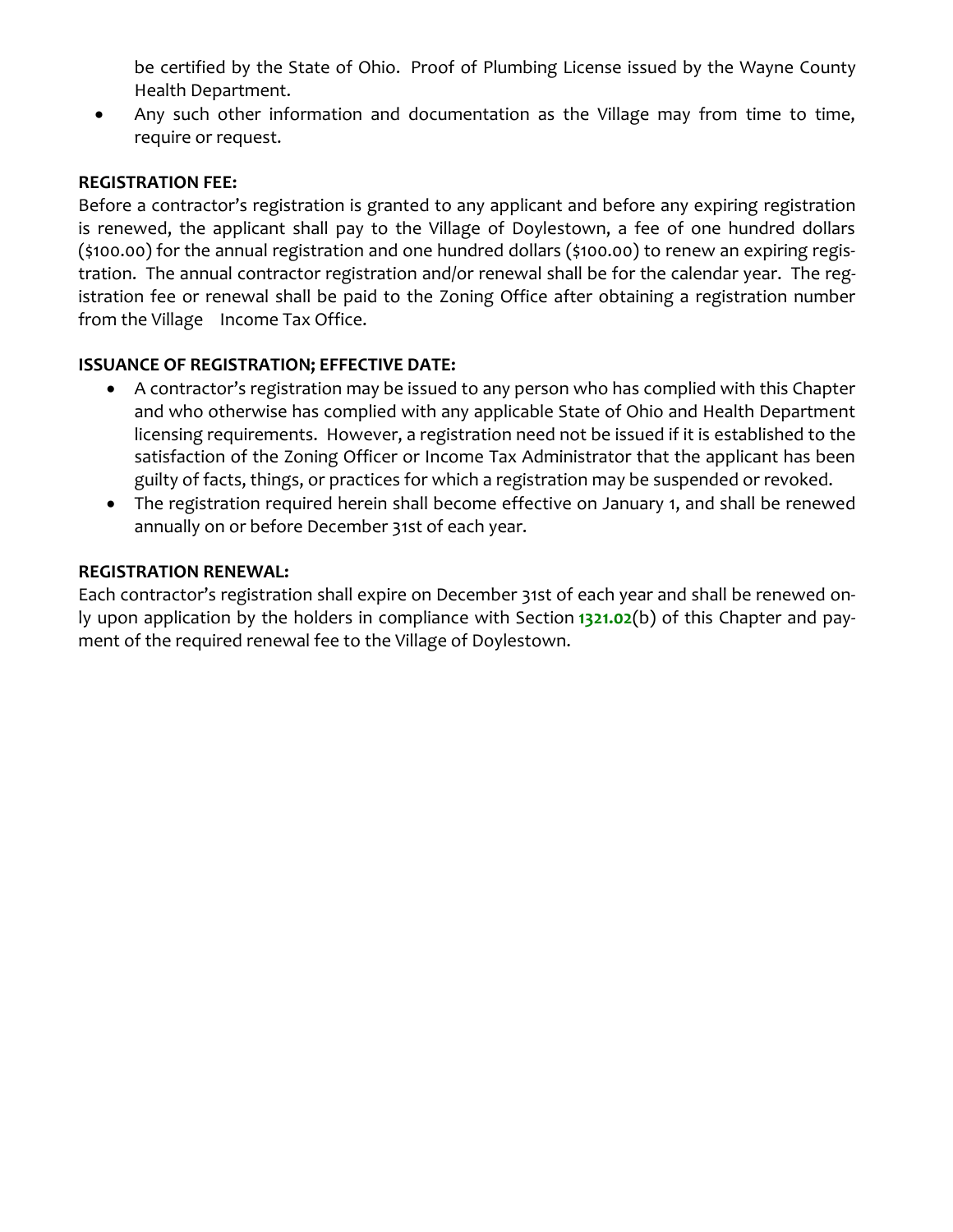| <b>Regional Income Tax Agency</b><br><b>FORM</b><br><b>Business Registration Form</b><br>48<br>VILLAGE<br>OF DOYLESTOWN<br>Municipality | 800.860.7482<br>TDD 440.526.5332<br>ritaohio.com<br>REGIONAL INCOME TAX AGENCY<br>Access ritaohio.com to register electronically using MyAccount. Login to<br>MyAccount to Add a Municipality or Add Subcontractor. These features allow                                                                                                                    |
|-----------------------------------------------------------------------------------------------------------------------------------------|-------------------------------------------------------------------------------------------------------------------------------------------------------------------------------------------------------------------------------------------------------------------------------------------------------------------------------------------------------------|
|                                                                                                                                         | you to report a new location or new subcontractor project electronically.                                                                                                                                                                                                                                                                                   |
| <b>Business Type</b>                                                                                                                    | <b>Reason for Registration</b>                                                                                                                                                                                                                                                                                                                              |
| Corporation<br>Non-Profit                                                                                                               | Courtesy withholding for an employee's resident municipality                                                                                                                                                                                                                                                                                                |
| S-Corp<br>Estate & Trust                                                                                                                | Doing business within the municipality this year (temporary)                                                                                                                                                                                                                                                                                                |
| Sole Proprietor / LLC<br>LLC                                                                                                            | Approx. # of days<br>Start Date                                                                                                                                                                                                                                                                                                                             |
| Partnership                                                                                                                             | Business with a fixed location<br>Date business began at this location                                                                                                                                                                                                                                                                                      |
| <b>Company Information</b>                                                                                                              | (List physical address of work performed within this municipality)                                                                                                                                                                                                                                                                                          |
| Name:                                                                                                                                   | Federal ID#:                                                                                                                                                                                                                                                                                                                                                |
| Address:                                                                                                                                | SSN:                                                                                                                                                                                                                                                                                                                                                        |
|                                                                                                                                         | (required if sole proprietor)                                                                                                                                                                                                                                                                                                                               |
|                                                                                                                                         |                                                                                                                                                                                                                                                                                                                                                             |
| *Please note that your Federal Identification Number will serve as your RITA account number.                                            |                                                                                                                                                                                                                                                                                                                                                             |
| <b>Filing Status:</b>                                                                                                                   |                                                                                                                                                                                                                                                                                                                                                             |
| $\Box$ Calendar year $\Box$ Fiscal year / month ending                                                                                  |                                                                                                                                                                                                                                                                                                                                                             |
| Do you have any employees?<br><b>Paragona</b><br>$\blacksquare$ $\blacksquare$ $\blacksquare$                                           |                                                                                                                                                                                                                                                                                                                                                             |
| Number of employees at RITA location                                                                                                    |                                                                                                                                                                                                                                                                                                                                                             |
| My withholding is filed under a 3rd party account (PEO or common paymaster)<br>If yes, list Federal ID #                                | Yes<br>No                                                                                                                                                                                                                                                                                                                                                   |
| Monthly gross payroll at RITA location                                                                                                  |                                                                                                                                                                                                                                                                                                                                                             |
| I am a small employer (under \$500,000 in gross revenue during previous year)                                                           | No<br>Yes                                                                                                                                                                                                                                                                                                                                                   |
| <b>Contractors</b>                                                                                                                      |                                                                                                                                                                                                                                                                                                                                                             |
| I am a contractor   Yes<br>No.                                                                                                          |                                                                                                                                                                                                                                                                                                                                                             |
| Will you be using sub-contractors?<br>No<br>$\blacksquare$ Yes<br>If yes, complete page 2.                                              |                                                                                                                                                                                                                                                                                                                                                             |
| Total contract amount of the project \$                                                                                                 |                                                                                                                                                                                                                                                                                                                                                             |
| The Information Hereby Submitted is True and Correct.                                                                                   |                                                                                                                                                                                                                                                                                                                                                             |
| <b>Print Name</b>                                                                                                                       | Title<br>Phone Number                                                                                                                                                                                                                                                                                                                                       |
| Signature                                                                                                                               | Date                                                                                                                                                                                                                                                                                                                                                        |
| Department at the number below.                                                                                                         | Please complete and sign this Registration Form and return within 10 business days. Please be advised that failure to timely register with RITA may result in delays in the<br>processing of any required income tax filings or may result in future penalty and interest charges, if applicable. If you have any questions please contact the Registration |

**Mail to:** RITA



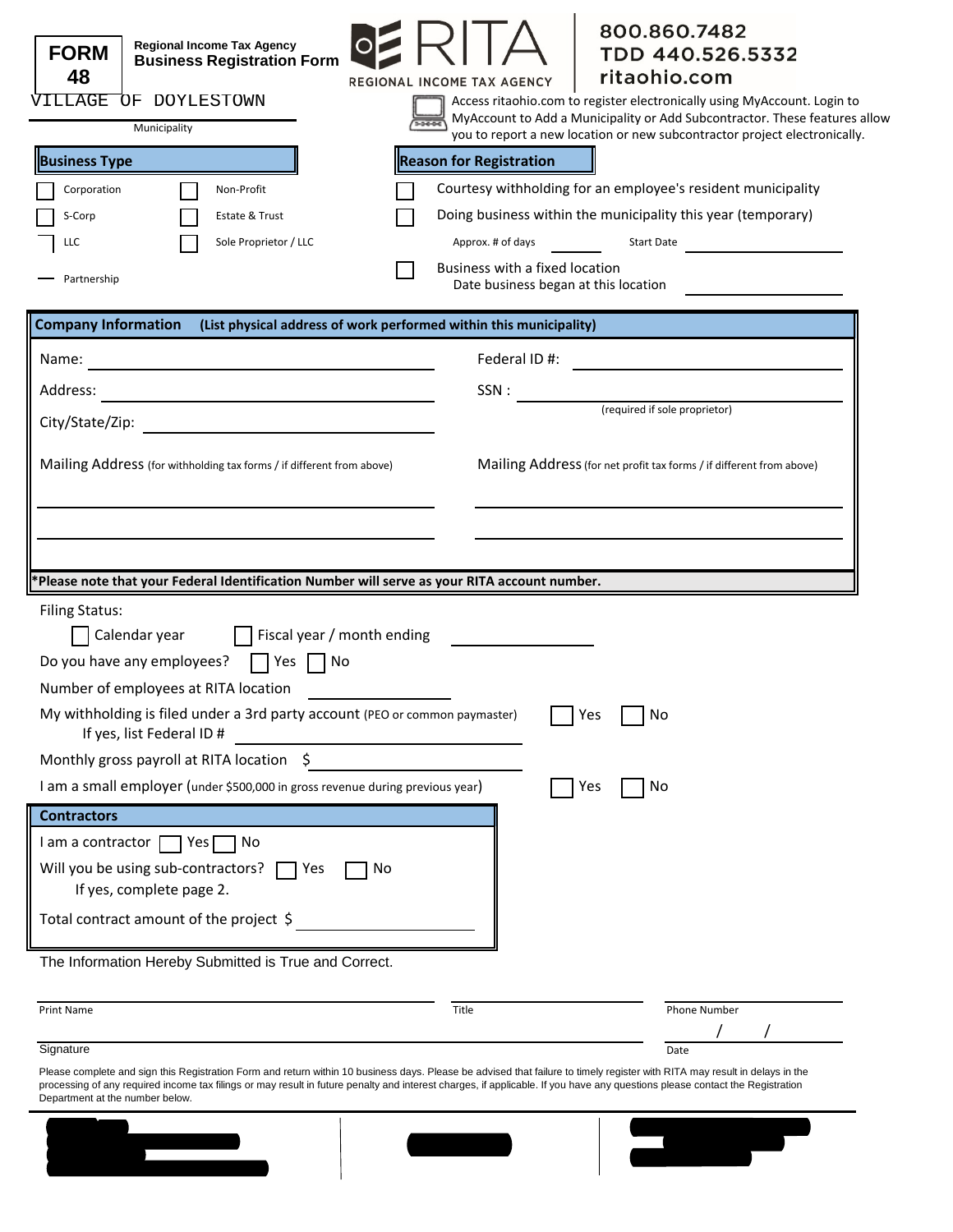| <b>Sub-contractor Name / Address</b> |                                                                                                                          | \$                          |
|--------------------------------------|--------------------------------------------------------------------------------------------------------------------------|-----------------------------|
|                                      | <b>Contact Name</b>                                                                                                      | <b>Contract Amount</b>      |
|                                      |                                                                                                                          | <b>Estimated Start Date</b> |
|                                      | Phone Number                                                                                                             |                             |
|                                      | EIN or Social Security #                                                                                                 | Trade                       |
| <b>Sub-contractor Name / Address</b> |                                                                                                                          | \$                          |
|                                      | <b>Contact Name</b>                                                                                                      | <b>Contract Amount</b>      |
|                                      | Phone Number                                                                                                             | <b>Estimated Start Date</b> |
|                                      | EIN or Social Security #                                                                                                 | Trade                       |
| <b>Sub-contractor Name / Address</b> |                                                                                                                          | \$                          |
|                                      | <b>Contact Name</b>                                                                                                      | Contract Amount             |
|                                      | Phone Number                                                                                                             | <b>Estimated Start Date</b> |
|                                      |                                                                                                                          |                             |
|                                      | EIN or Social Security #                                                                                                 | Trade                       |
| <b>Sub-contractor Name / Address</b> |                                                                                                                          | \$                          |
|                                      | <b>Contact Name</b>                                                                                                      | <b>Contract Amount</b>      |
|                                      | Phone Number                                                                                                             | <b>Estimated Start Date</b> |
|                                      | EIN or Social Security #                                                                                                 | Trade                       |
| <b>Sub-contractor Name / Address</b> |                                                                                                                          | \$                          |
|                                      | <b>Contact Name</b>                                                                                                      | <b>Contract Amount</b>      |
|                                      | Phone Number                                                                                                             | <b>Estimated Start Date</b> |
|                                      | EIN or Social Security #                                                                                                 | Trade                       |
| <b>Sub-contractor Name / Address</b> |                                                                                                                          | \$                          |
|                                      | <b>Contact Name</b>                                                                                                      | Contract Amount             |
|                                      | Phone Number                                                                                                             | <b>Estimated Start Date</b> |
|                                      |                                                                                                                          |                             |
|                                      | EIN or Social Security #                                                                                                 | Trade                       |
|                                      | *If more space is needed, you may attach a separate schedule that includes ALL of the required information listed above. |                             |

RETURN THIS FORM TO THE VILLAGE OF DOYLESTOWN WITH ALL THE ITEMS LISTED IN THE APPLICATION FOR CONTRACTOR REGISTRATION INFORMATION ON PAGE 1.

**Mail to:** RITA